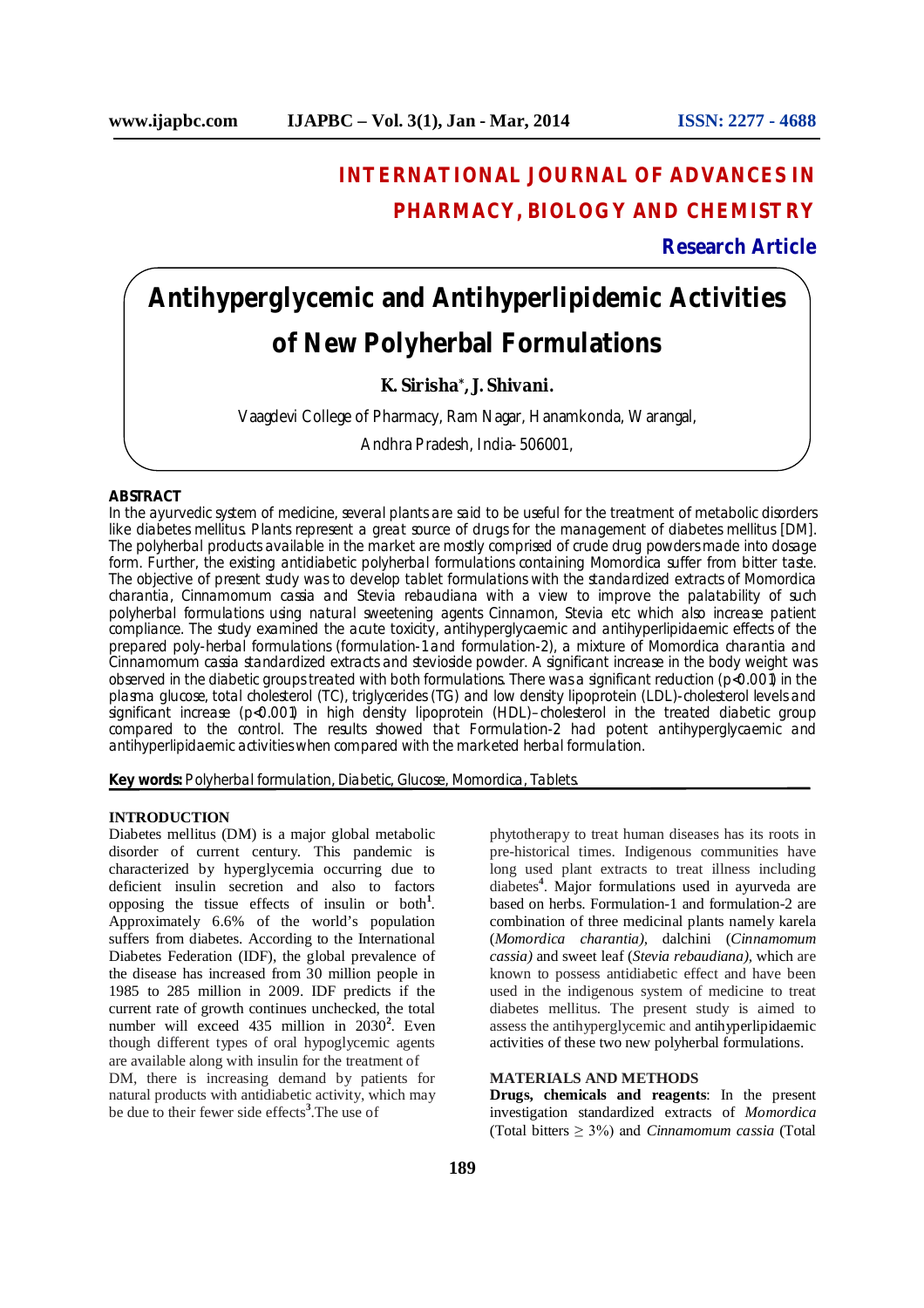polyphenols  $\geq 10\%$ ) were procured from Natural Remedies Pvt.Ltd. Bangalore. Stevioside powder was purchased from ASR Agri Exports Pvt. Ltd. Hyderabad. Alloxan monohydrate was purchased from Sigma-Aldrich (St Louis, MO, USA). Marketed formulation (Glucostat, manufactured by Atrimed) was obtained from local Ayurvedic store (Table 1). Biochemical kits were purchased from Excel diagnostics Pvt. Ltd. Hyderabad, India. All other chemicals used were of analytical grade, supplied by Vaagdevi College of Pharmacy, Warangal (A.P), India.

**Preparation of polyherbal formulation**: Standardized extracts of momordica, cinnamon, stevioside powder and microcrystalline cellulose (MCC) were weighed accurately and passed through sieve # 40 and blended for 20 min. A 5% solution of PVP in isopropyl alcohol was added to the blended mass until dough like mixture was formed. It was passed through mesh no. 16 to prepare granules and dried at  $50^{\circ}$ C for 1 hr 30 minutes in a hot air oven. Dried granules were passed through mesh no.18**<sup>5</sup>** . The polyherbal formulations of standardized extracts (*momordica* and *cinnamon*) and stevioside were formulated into tablet form using different excipients by wet granulation method.

## **Evaluation of tablets<sup>6</sup>**

*Weight variation test:* Ten tablets were selected randomly from each formulation and weighed individually to check for weight variation. A little variation is allowed in the weight of a tablet by the U.S Pharmacopoeia. In the total formulation the tablets weight is more than 324 mg, hence a 5% maximum difference was allowed.

*Friability test:* The friability of tablets was determined using Roche friabilator (Toshiba, India). It is expressed in percentage (%). Ten tablets were initially weighed (W<sub>initial</sub>) and transferred into friabilator. The friabilator was operated at 25 rpm for 4 minutes or run up to 100 revolutions. The tablets were weighed again (Wfinal). The % friability was then calculated by,

$$
F = \frac{W_{final} - W_{initial}}{W}
$$
 100

 $\rm W_{initial}$ 

 % friability of tablets less than 1% are considered acceptable.

*Hardness test:* Hardness indicates the ability of a tablet to withstand mechanical shocks while handling. Five tablets were selected at random from each batch to perform this test. Monsanto hardness

tester (Merck) was used to measure the hardness. Tablet was placed between spindle and anvil of the tester and the calibrated length adjusted to zero. The knob was then screwed to apply a diametric compression force on the tablet and the position on the calibrated length at which the tablet broke was recorded. A mean hardness was calculated for each batch and thus their standard deviations were calculated**<sup>7</sup>** .

*Disintegration test:* The disintegration time of tablets was determined according to the method described in the British Pharmacopoeia 1998. Six tablets were placed in each compartment of the disintegration apparatus, with water thermostated at  $37 \pm 10^{0}$  C as the medium. The tablets were considered to have passed the test after the 6 tablets passed through the mesh of the apparatus in 15 minutes<sup>8</sup>.

*Stability testing***:** Prepared tablet formulations are tightly packed in plastic container for three months. Signs of degradation of tablets viz., Appearance (Cracking, chipping, mottling), Friability, Hardness and colour were observed and reported..

**Test Animals***:* Wistar strain of albino rats (175±25g body weight), obtained from Teena Enterprises, Hyderabad, India were housed in standard polypropylene cages, and maintained under standard laboratory conditions (12:12 hr light and dark cycle); at an ambient temperature of  $25\pm5\degree$ C. Feed and water were provided *ad libitum* to all the animals. The experiments were planned after the approval of Institution Animal Ethical Committee (IAEC), Vaagdevi College of Pharmacy, Warangal (A.P), India (1047/ac/07/CPCSEA, dated: 24/04/2007).

**Acute toxicity test**: The toxicity study was conducted as per the official protocol OECD 420 guidelines. Single dose treatment of F1 and F2 (2g/kg body weight) was done to normal animals and the general observations such as skin and fur color, alteration in the color of eyes, mucous membrane, behavior, salivation, sleep, body weight and incidences of tremors, coma, diarrhea, lethargy are recorded up to 2 weeks<sup>9</sup>.

**Oral glucose tolerance test**: Normal rats were fasted overnight and randomly divided into four groups of 6 rats each. Group I served as control, which received vehicle (distilled water 1ml/kg p.o), group II, III and IV were treated with 200mg/kg of marketed formulation, formulation-1 and formulation-2 respectively. Thirty minutes later, glucose (2g/kg) was administered orally to each rat. Blood samples were taken from the retro-orbital plexus at 0, 30, 60,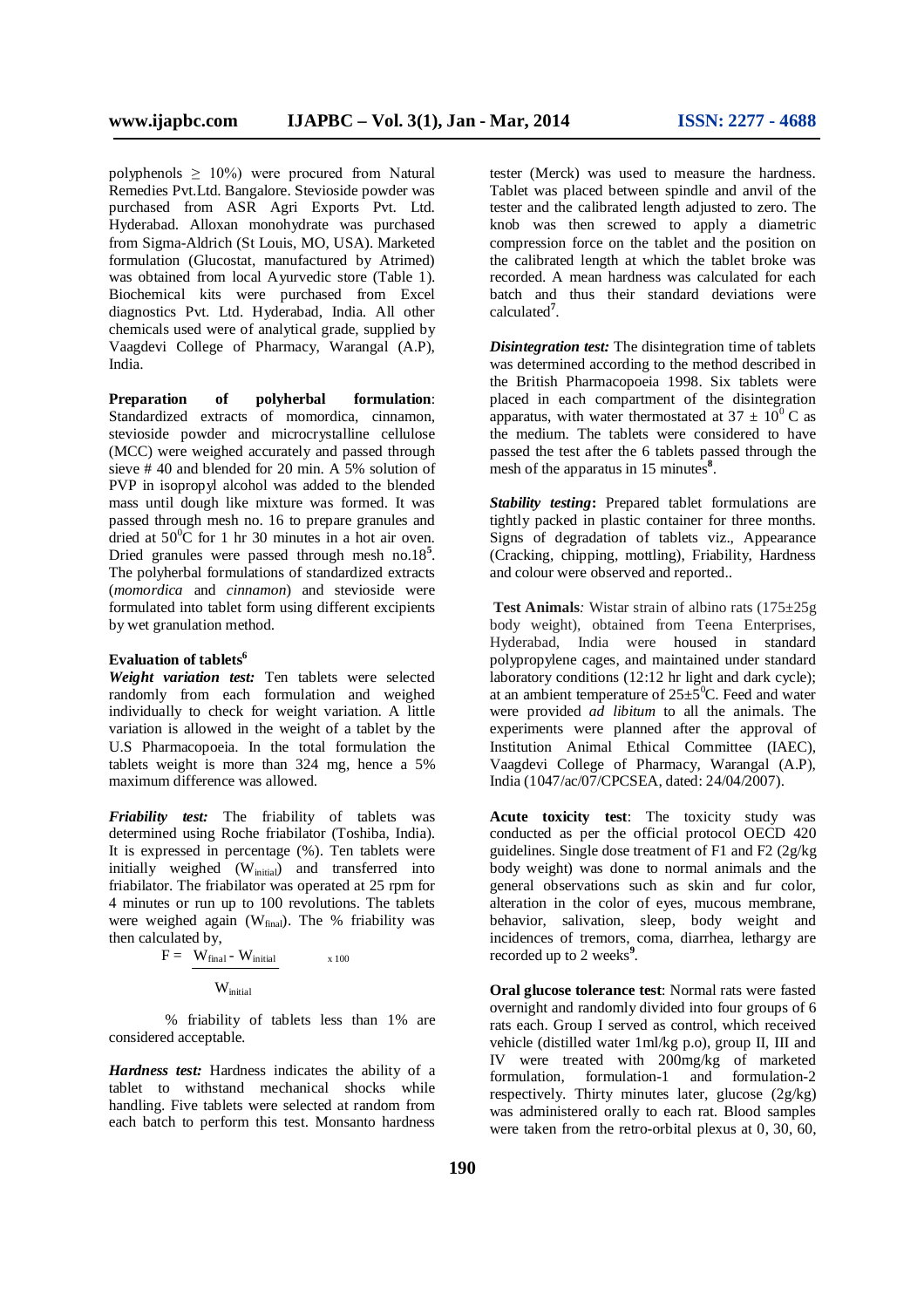90, and 120 min after glucose treatment under mild ether anesthesia for estimation of glucose**<sup>10</sup>** .

**Induction of experimental diabetes**: Overnight fasted animals were weighed and marked for individual identification. Rats were injected alloxan monohydrate with ice cold saline at a dose of 120mg/kg body weight intraperitoneally**9,11**. Normal control rats were injected with saline only. After one hour of alloxan administration the animals were given feed *ad libitum*. A 5% dextrose solution was given in feeding bottle for a day to overcome the early hypoglycemic phase**<sup>12</sup>** . Blood samples were collected before the administration of alloxan and after 5 days of alloxan administration**<sup>13</sup>** . The diabetic rats (blood glucose level > 250mg/dl) were separated and included in the study.

**Experimental Design**: Diabetic rats were divided into 5 groups of 6 animals each. Group I and II served as normal and diabetic control respectively and received vehicle (distilled water 1ml/kg). Group III, IV and V received 200mg/kg of marketed formulation, Formulation-1 and Formulation-2 respectively.

**Biochemical Estimation**: It is a single dose study, blood samples were collected at 0, 1, 2, 4, 6 and 24hr from retro orbital plexus after administration of test drugs and vehicle. Glucose levels were estimated using GOD-POD method.

*Sub-acute study*: It is a multi-dose long term study; the same animals were continued with the same dose of vehicle, marketed formulation, formulation-1 and formulation-2 once daily for 14 days. Blood samples were collected from retro orbital plexus 4hr after administration of test drugs and vehicle on 1, 7 and  $14<sup>th</sup>$  day. Glucose levels and lipid levels were estimated using biochemical kits**<sup>14</sup>** .

*Measurement of body weight*: It has been reported that induction of diabetes with alloxan is associated with the characteristic loss of body weight, which is due to increased muscle wasting, loss of tissue proteins, decreased rate of glucose utilization and impaired carbohydrate metabolism. Body weight is periodically checked before and on 1, 7 and  $14<sup>th</sup>$  day of treatment with formulations.

**Statistical analysis:** Statistical analysis was carried out using Graph Pad PRISM software (version 6.03). The data were expressed as mean ±SD. The data of oral glucose tolerance test, antihyperglycemic activity and antihyperlipidemic activity were analyzed by one way ANOVA followed by Dunnet's multiple comparison tests. A 'P' value  $\langle 0.05 \rangle$  was considered statistically significant.

#### **RESULTS**

Formulation-1 and Formulation-2 were prepared by wet granulation method. The physical properties of tablet were determined and the results of the uniformity of weight, hardness and friability of the tablets are given in Table 2. The low friability indicates that the herbal tablets are compact and hard. There were no changes in physical properties and the tablets were found to be stable up to 90 days

*Acute toxicity studies***:** Both formulations did not alter the physical and general behavioral pattern even up to 2 weeks .The observations with vehicle-control group also revealed non-toxic effect on general pattern of behavior in control condition.

*Oral glucose tolerance test***:** The blood glucose levels of the normal rats reached peak 60 min after oral administration of glucose  $(2g/kg b$ . wt) and gradually decreased to 119.75mg/dL in 120 min (Table 3).<br>Formulation-1 and Formulation-2 produced and Formulation-2 produced significant (p<0.01) hypoglycemic activity in normal rats, which could be compared to Marketed Formulation. Formulation-2 produced potent hypoglycemic activity than Formulation-1 and Marketed Formulation (200mg/kg b. wt).

*Antihyperglycemic activity in alloxan induced diabetic rats***:** A single dose (200mg/kg b. wt) administration of both the formulations after induction of diabetes showed a significant reduction  $(p<0.01)$  in serum glucose levels at 4<sup>th</sup> hour. Maximum reduction in glucose levels from 352mg/dl to 100 mg/dl was seen at  $4<sup>th</sup>$  hr after administration of Formulation-2 (Table 4).

On repeated administration of Formulation-1 and Formulation-2 for 14 days, a significant  $(p<0.01)$  and sustained decrease in serum glucose levels was observed at a dose of 200mg/kg as compared to the diabetic control group. A more significant decrease (p<0.001) in serum glucose levels was observed with the administration of Formulation-2 (200mg/kg b. wt) represented in table 5.

*Effect on body weight in alloxan induced diabetic rats***:** The change in body weight of animals in different groups was shown in table 6. Normal vehicle control animals showed increase in body weight on  $7<sup>th</sup>$  and  $14<sup>th</sup>$  day but diabetic control rats showed significant reduction in body weight, which was reversed by Formulation-1 and Formulation-2 (200mg/kg b. wt) during 14 day study. Animals treated with marketed formulation also prevented reduction in body weight.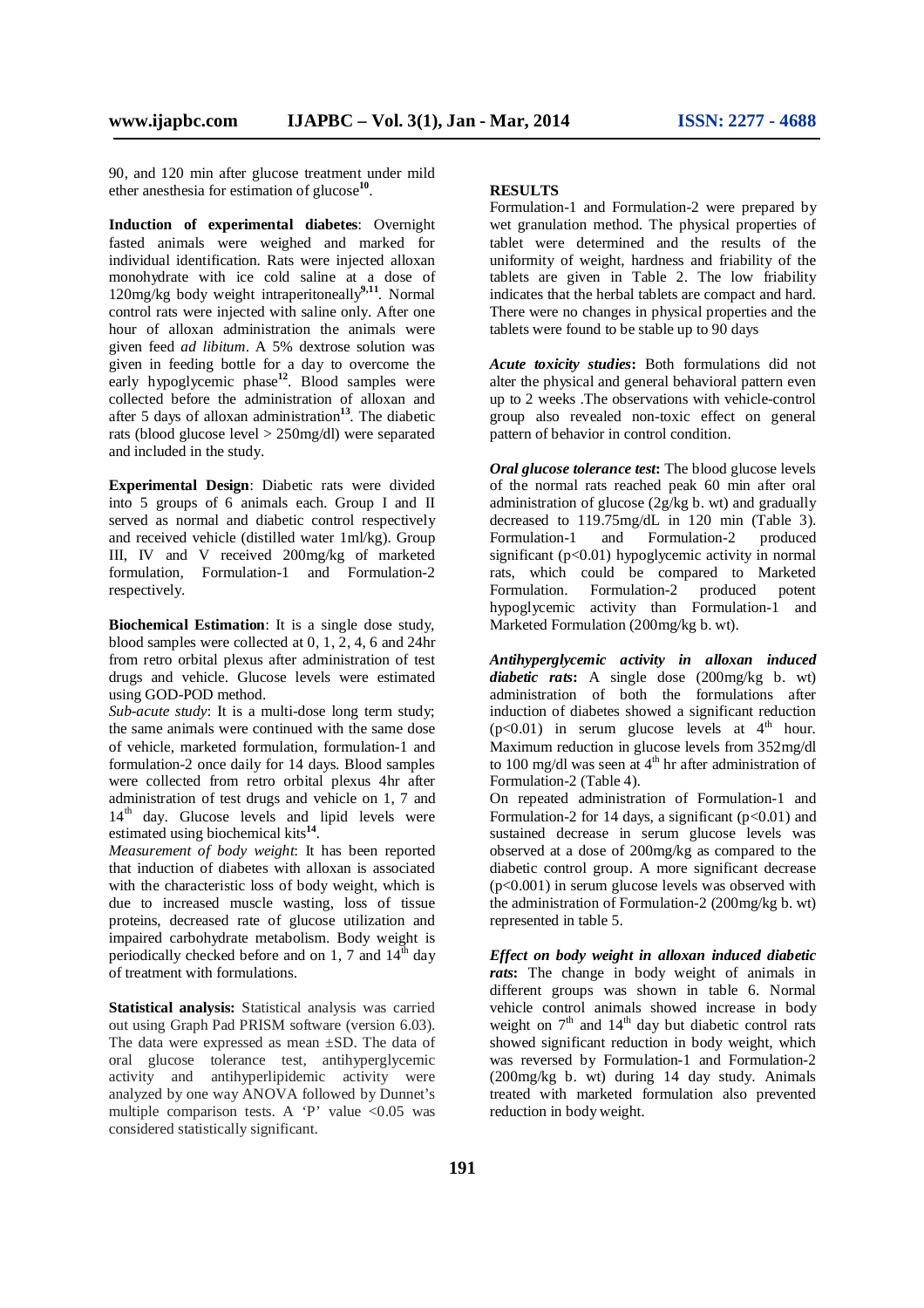*Antihyperlipidemic activity in alloxan induced diabetic rats***:** The results of Formulation-1, Formulation-2 and marketed formulation on the serum lipid levels were presented in tables 7 to 11. There was significant  $(p<0.01)$  decrease in TG, LDL and TC levels while significant  $(p<0.01)$  increase in HDL-cholesterol level was observed in all diabetic rats. In contrast, the untreated diabetic rats showed significant increase in TG, LDL and TC levels and significant decrease in HDL-cholesterol level.<br>Formulation-2 showed more pronounced Formulation-2 showed more pronounced<br>antihyperlipidemic activity (p<0.001) than antihyperlipidemic activity  $(p<0.001)$  than Formulation-1 and marketed formulation.

#### **DISCUSSION**

In the present study the polyherbal formulations prepared were found to have good physical properties and improved the palatability and patient compliance. The blood glucose level in alloxan treated rats was significantly increased as compared to normal rats. The groups treated with Formulation-1, Formulation-2 and marketed formulation showed significant reduction in glucose levels as compared to the rats treated with alloxan alone on  $7<sup>th</sup>$  and  $14<sup>th</sup>$  day of treatment and in fasted glucose loaded rats, thus exhibiting antihyperglycemic activity. The reduced glucose levels suggested that both the formulations might either increase glucose uptake into muscles and adipose tissues through potentiating effects of insulin by increasing the pancreatic secretion of insulin from existing beta cells or by its release from the bound form.

Previously it has been reported that plants such as *Momordica charantia, Cinnamomum cassia, Stevia rebaudiana* show antihyperglycemic activity**15-17** . The significant antihyperglycemic activity of Formulation-1 and Formulation-2 may be attributed to the presence of above mentioned plants.

The loss of body weight and increase in food and fluid intake in diabetic rats as compared to that of control rats could be due to emaciation of skeletal muscle, dehydration and catabolism of fats and proteins**<sup>18</sup>** . The difference in body weights observed during the period of treatment of the rats treated with Formulation-1, Formulation-2 and marketed formulations were less compared to the diabetic control. Decreased fasting blood glucose could improve body weight in alloxan induced diabetic rats. Further, it is well known that in uncontrolled diabetes mellitus, there will be increase in the serum

cholesterol, TG, LDL, VLDL and decrease in HDL which contribute to coronary artery disease<sup>19</sup>. In the present study, in diabetic control group, there was marked increase in total cholesterol, total lipid and TG, while significant decrease in HDL cholesterol level was observed. Both the formulations and marketed formulation reversed these lipid levels.

The abnormal high concentration of serum lipids in diabetes is mainly due to the increase in the mobilization of free fatty acids from the peripheral depots. Administration of polyherbal formulations for 14 days to diabetic rats decreased the levels of serum cholesterol, TG, LDL and VLDL. Treatment with polyherbal formulations also elevated HDL cholesterol levels**<sup>20</sup>** .

Formulation-1 and Formulation-2 consists of important medicinal plants used in Indian system of traditional medicine. *Momordica charantia*, a major constituent of polyherbal formulations, has been found to increase HDL cholesterol and decrease total cholesterol and triglycerides in circulation. *Cinnamomum cassia* is reported to reduce the total cholesterol level in circulation**<sup>21</sup>**. The selected ingredients present in these formulations contribute to the antihyperlipidemic activity.

#### **CONCLUSION**

Standardized extracts of *Momordica charantia* (≥3% bitter principle)*, Cinnamomum cassia* (≥10% total phenols) and stevioside from *Stevia rebaudiana* were used to prepare polyherbal tablet formulations F-1 and F-2. The usage of natural sweetening agents like *Cinnamon, Stevia* with *Momordica* improved the palatability of the formulations F-1 and F-2. Furthermore both the formulations exhibited<br>significant antihyperglycemic and antihyperglycemic and antihyperlipidaemic activity at 200mg/kg body weight dose and F-1 was found to be equipotent and F-2 was more potent than the marketed formulation (200mg/kg b. wt) because of the synergistic effect amongst the selected herbs, which has to be studied further.

#### **ACKNOWLEDGEMENTS**

The authors are thankful to the Principal and management of Vaagdevi College of pharmacy, Hanamkonda, A. P., India for providing the necessary facilities to carry out this work.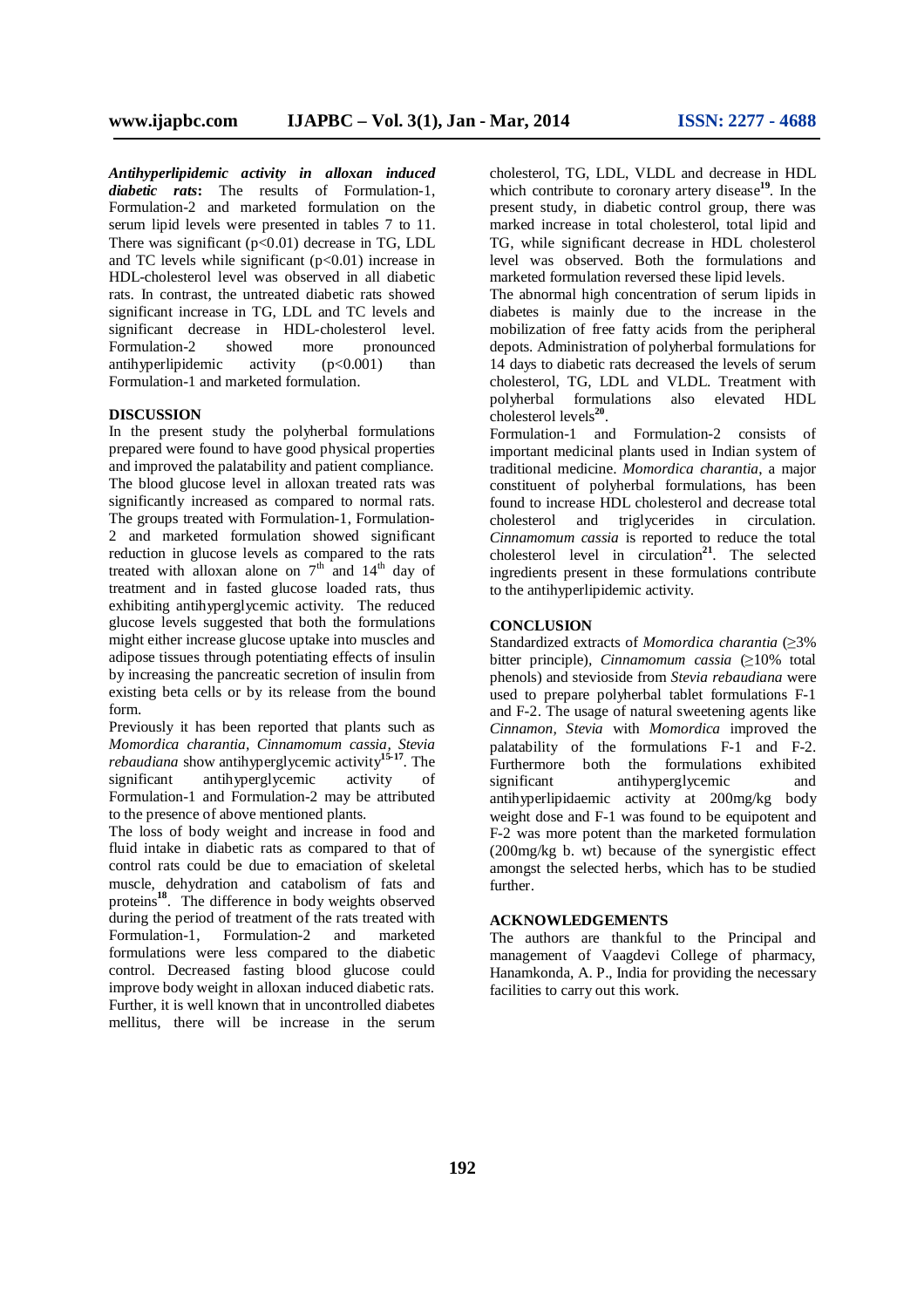| <b>Formulation 1 (F-1)</b>                         | <b>Formulation 2 (F-2)</b>               | <b>Marketed Formulation/500 mg</b> |
|----------------------------------------------------|------------------------------------------|------------------------------------|
| Momordica (3 % bitter principle)<br>$\overline{a}$ | Momordica (3 % bitter principle) - 200mg | Gymnema sylvestre $-125$ mg        |
| 200mg                                              |                                          |                                    |
| $-150$ mg<br>Cinnamon                              | $-150mg$<br>Cinnamon                     | Momordica<br>$-125mg$              |
| Stevia<br>$-50$ mg                                 | Stevia<br>$-150$ mg                      | Pterocarpus marsupium-100mg        |
| MCC PH 101 - 20mg                                  | MCC PH 101 - 20mg                        | Salacia reticulate<br>$-75mg$      |
| <b>PVP</b>                                         | <b>PVP</b><br>$-5\%$                     | Emblica officinalis<br>$-75$ mg    |
| (Povidone K 25) - 5%                               | (Povidone $K$ 25)                        |                                    |
| $-3mg$<br>Aerosil                                  | $-3mg$<br>Aerosil                        |                                    |
| Magnesium stearate - 3mg                           | Magnesium stearate - 3mg                 |                                    |
| Talc<br>$-3mg$                                     | Talc<br>$-3mg$                           |                                    |

## **Table 1: Composition of Formulation-1 and Formulation-2 and Marketed formulation**

**Table 2: Post compression parameters data for granules of Formulation-1 and Formulation-2**

| Batch         | Hardness $(kg/cm2)$ | Friability (%)  | Weight variation (%) | Disintegration (min) |
|---------------|---------------------|-----------------|----------------------|----------------------|
| Formulation-1 | $3.52 + 0.25$       | $0.51 + 0.04$   | $431.9 + 2.96$       | $10.18 \pm 0.46$     |
| Formulation-2 | $3.44 + 0.28$       | $0.53 \pm 0.05$ | $532.1 \pm 3.57$     | $10.33 \pm 0.57$     |

| <b>Treatme</b><br>nt                                                                                                                                                                                         | 0 <sub>min</sub> | $30 \text{ min}$    | <b>60 min</b>      | <b>90 min</b>       | $120 \text{ min}$   |
|--------------------------------------------------------------------------------------------------------------------------------------------------------------------------------------------------------------|------------------|---------------------|--------------------|---------------------|---------------------|
| Normal                                                                                                                                                                                                       | $87.5 + 3.41$    | $184+6.32$          | $195 + 8.98$       | $144.75 + 9.91$     | $119.75 \pm 8.73$   |
| Marketed<br>Formulation<br>(200mg/kg)                                                                                                                                                                        | $85.75 + 7.13$   | $132.93 + 6.44*$    | $150.57 \pm 6.44*$ | $121.27 \pm 5.74*$  | $101.66 \pm 2.95^*$ |
| Formulation-1<br>(200mg/kg)                                                                                                                                                                                  | $87.35 + 7.40$   | $143.32 \pm 11.69*$ | $125.91 + 5.74**$  | $110.68 \pm 5.25$ * | $94.02 \pm 4.77$ *  |
| Formulation-2<br>(200mg/kg)                                                                                                                                                                                  | $89.02 + 3.38$   | $135.96 + 5.15*$    | $118.88 + 4.01**$  | $101.71 + 2.88$ **  | 78.35±4.90**        |
| All values are expressed as mean ±SD. n=6: *p<0.05, **p<0.01 and ***p<0.001 when compared todiabetic control group. Data was<br>analyzed by one-way ANOVA followed by Dunnet's test for multiple comparisons |                  |                     |                    |                     |                     |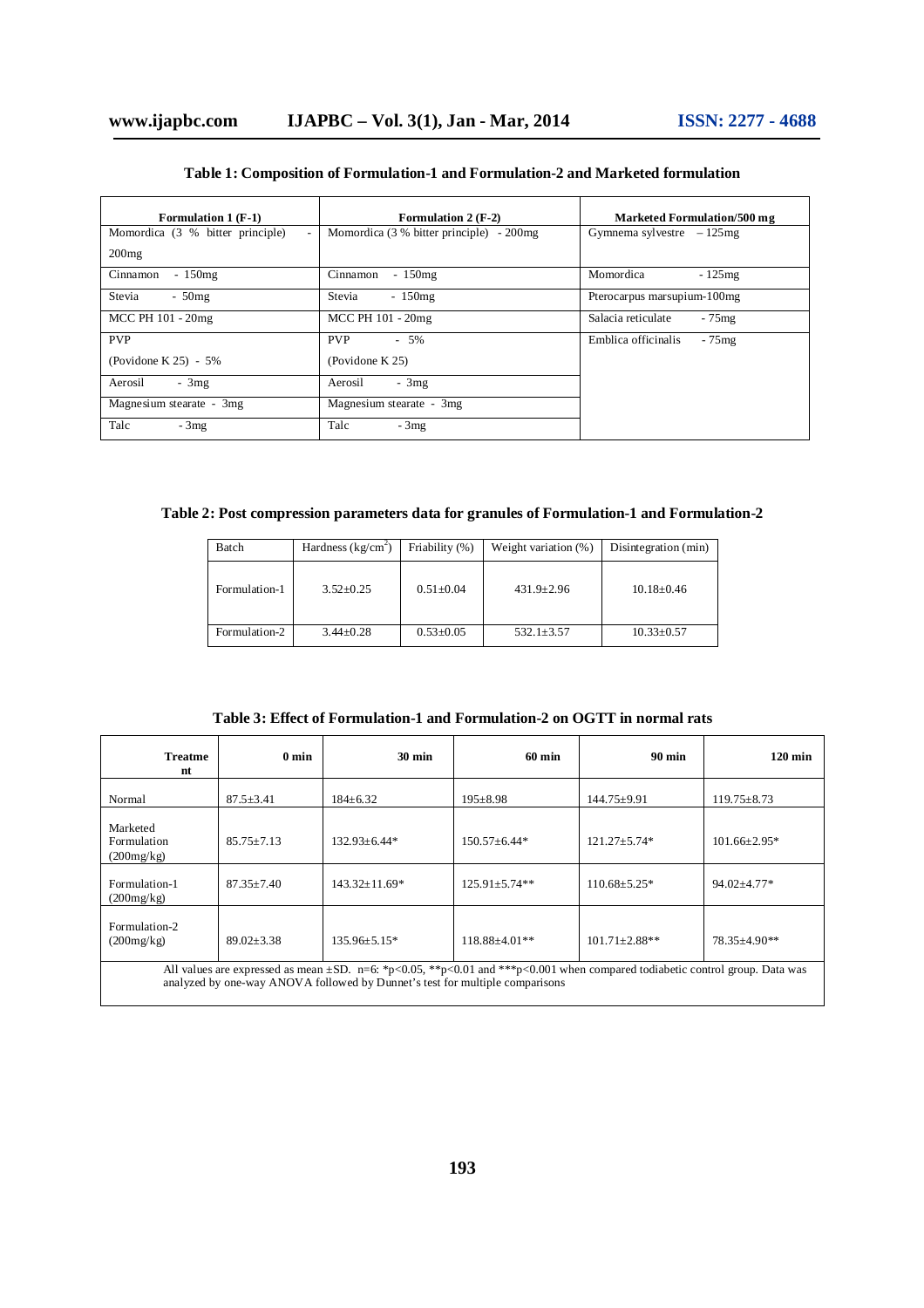## **Table 4: Effect of Formulation-1 and Formulation-2 on blood glucose levels of alloxan induced diabetic rats in acute study**

| <b>Treatment</b>                                                                                                                                                                                                    | Blood glucose levels(mg/dL) |                     |                     |                       |                      |                    |
|---------------------------------------------------------------------------------------------------------------------------------------------------------------------------------------------------------------------|-----------------------------|---------------------|---------------------|-----------------------|----------------------|--------------------|
|                                                                                                                                                                                                                     | 0 <sub>hr</sub>             | 1 <sub>hr</sub>     | 2 <sub>hr</sub>     | 4hr                   | 6 <sub>hr</sub>      | 24 <sub>hr</sub>   |
| Normal control                                                                                                                                                                                                      | $85.10 \pm 11.52$           | $85.18 \pm 10.32$   | $85.62 \pm 8.52$    | $81.84 \pm 9.40$      | $82.81 \pm 12.97$    | $85.22 \pm 8.27$   |
| Diabetic control                                                                                                                                                                                                    | $278 + 15.87$               | $271.4 \pm 15.94$   | $277.81 \pm 13.72$  | $280.10 \pm 15.40$    | $278.18 \pm 9.63$    | $286.4 \pm 10.88$  |
| Marketed formulation<br>(200mg/kg)                                                                                                                                                                                  | $328.88 \pm 16.77$          | $282.92 \pm 13.14$  | $212.95 \pm 7.73*$  | $167.32 \pm 10.85**$  | $194.66 \pm 7.05**$  | $331.03 \pm 17.76$ |
| Formulation-1<br>(200mg/kg)                                                                                                                                                                                         | $278 \pm 15.87$             | $233.47 \pm 22.13*$ | $175.21 \pm 11.05*$ | $131.44 \pm 5.13**$   | 187.40±4.94**        | $288.33 \pm 11.06$ |
| Formulation-2<br>(200mg/kg)                                                                                                                                                                                         | $352.21 \pm 18.95$          | $233.77 \pm 13.2^*$ | $192.51 \pm 12.01*$ | $100.25 \pm 9.06$ *** | $184.44 \pm 13.50**$ | $357.14 \pm 22.45$ |
| All values are expressed as mean $\pm SD$ . n=6: *p<0.05, **p<0.01 and ***p<0.001 when compared to diabetic control group. Data was analyzed by one-way ANOVA<br>followed by Dunnet's test for multiple comparisons |                             |                     |                     |                       |                      |                    |

## **Table 5: Effect of Formulation-1 and Formulation-2 on blood glucose levels of alloxan induced diabetic rats in sub-acute study**

| <b>Treatment</b>                                                                                                                                                                                                     | Blood glucose levels in mg/dL    |                     |                        |  |
|----------------------------------------------------------------------------------------------------------------------------------------------------------------------------------------------------------------------|----------------------------------|---------------------|------------------------|--|
|                                                                                                                                                                                                                      | <b>First day</b><br>After 7 days |                     | After 14 days          |  |
| Normal control                                                                                                                                                                                                       | $85.18 + 11.56$                  | $89.99 + 16.66$     | $91 + 14.52$           |  |
| Diabetic control                                                                                                                                                                                                     | $264.88 + 8.14$                  | $276.11 + 10.77$    | $281.19 \pm 9.67$      |  |
| Marketed formulation<br>(200mg/kg)                                                                                                                                                                                   | $328.88 + 16.77**$               | $257.7 \pm 13.87**$ | 168.88±16.77**         |  |
| Formulation-1<br>(200mg/kg)                                                                                                                                                                                          | $278 \pm 15.87$                  | $233.33 \pm 17.63*$ | $146.66\pm 6.66**$     |  |
| Formulation-2<br>(200mg/kg)                                                                                                                                                                                          | $352.21 \pm 18.95**$             | 208.88±13.87***     | $119.99 \pm 13.33$ *** |  |
| All values are expressed as mean $\pm SD$ . n=6: *p<0.05, **p<0.01 and ***p<0.001 when compared to diabetic control<br>group. Data was analyzed by one-way ANOVA followed by Dunnet's test for multiple comparisons. |                                  |                     |                        |  |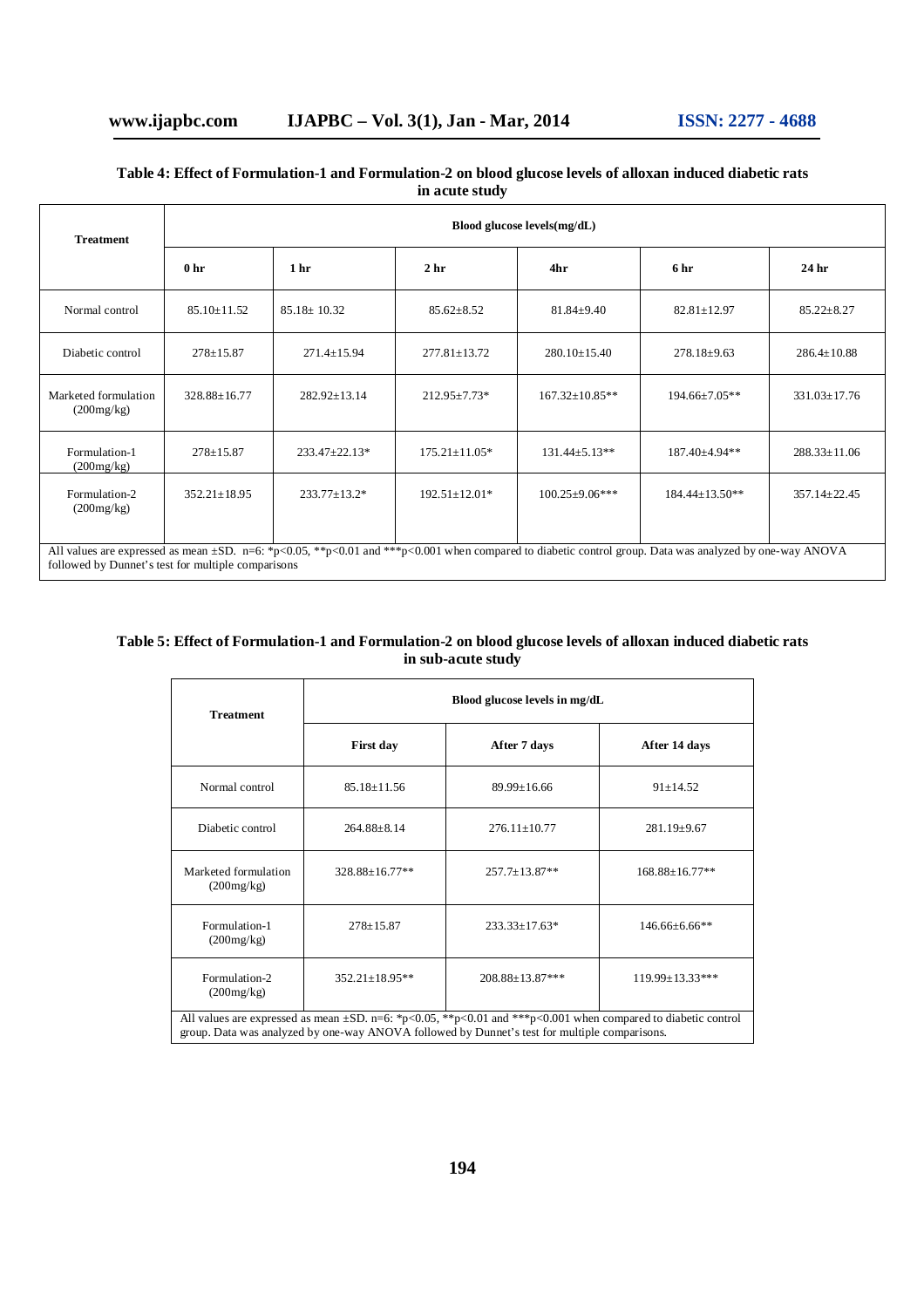| <b>Treatment</b>                                                                                                                                                                                                     | Body weight (gm)          |                        |                        |  |
|----------------------------------------------------------------------------------------------------------------------------------------------------------------------------------------------------------------------|---------------------------|------------------------|------------------------|--|
|                                                                                                                                                                                                                      | After 7 days<br>First day |                        | After 14 days          |  |
| Normal control                                                                                                                                                                                                       | $180 \pm 13.22$           | $211.66 \pm 12.58$     | $220 \pm 13.22$        |  |
| Diabetic control                                                                                                                                                                                                     | $148.33 \pm 12.58$        | $135 \pm 10$           | $123.33 \pm 7.63$      |  |
| Marketed formulation<br>(200mg/kg)                                                                                                                                                                                   | $163.33 \pm 12.58$        | $178.33 \pm 12.58**$   | $221.66 \pm 20.20$ **  |  |
| Formulation-1 $(200mg/kg)$                                                                                                                                                                                           | $160+5$                   | $191.66 \pm 10.40**$   | $238.33 \pm 10.40**$   |  |
| Formulation-2 $(200mg/kg)$                                                                                                                                                                                           | $163.33 \pm 8.49$         | $211.66 \pm 10.27$ *** | $268.33 \pm 10.27$ *** |  |
| All values are expressed as mean $\pm SD$ , n=6: *p<0.05, **p<0.01 and ***p<0.001 when compared to diabetic<br>control group. Data was analyzed by one-way ANOVA followed by Dunnet's test for multiple comparisons. |                           |                        |                        |  |

## **Table 6: Effect of Formulation-1 and Formulation-2 on body weight in alloxan induced diabetic rats**

#### **Table 7: Effect on Serum cholesterol level in alloxan induced diabetic rats**

| <b>Treatment</b>                   | Serum cholesterol level in mg/dL |                                                                                                                                                                                                                     |                       |  |
|------------------------------------|----------------------------------|---------------------------------------------------------------------------------------------------------------------------------------------------------------------------------------------------------------------|-----------------------|--|
|                                    | <b>First day</b><br>After 7 days |                                                                                                                                                                                                                     | After 14 days         |  |
| Normal control                     | $148.57 \pm 8.03$                | $143.79 + 6.26$                                                                                                                                                                                                     | $140.14 \pm 5.95$     |  |
| Diabetic control                   | $277.80 \pm 9.08$                | 278.48±9.87                                                                                                                                                                                                         | $282.59 \pm 8.54$     |  |
| Marketed formulation<br>(200mg/kg) | $266.3 \pm 12.95$                | $206.65 + 10.76**$                                                                                                                                                                                                  | $166.77+11.27**$      |  |
| Formulation-1<br>(200mg/kg)        | $274.01 \pm 9.84$                | $212.1 \pm 11.68**$                                                                                                                                                                                                 | 163.29±6.95**         |  |
| Formulation-2<br>(200mg/kg)        | $276.65 \pm 10.54$               | $204.47 \pm 8.80$ ***                                                                                                                                                                                               | $157.47 \pm 7.58$ *** |  |
|                                    |                                  | All values are expressed as mean $\pm SD$ , n=6: *p<0.05, **p<0.01 and ***p<0.001 when compared to diabetic<br>control group. Data was analyzed by one-way ANOVA followed by Dunnet's test for multiple comparisons |                       |  |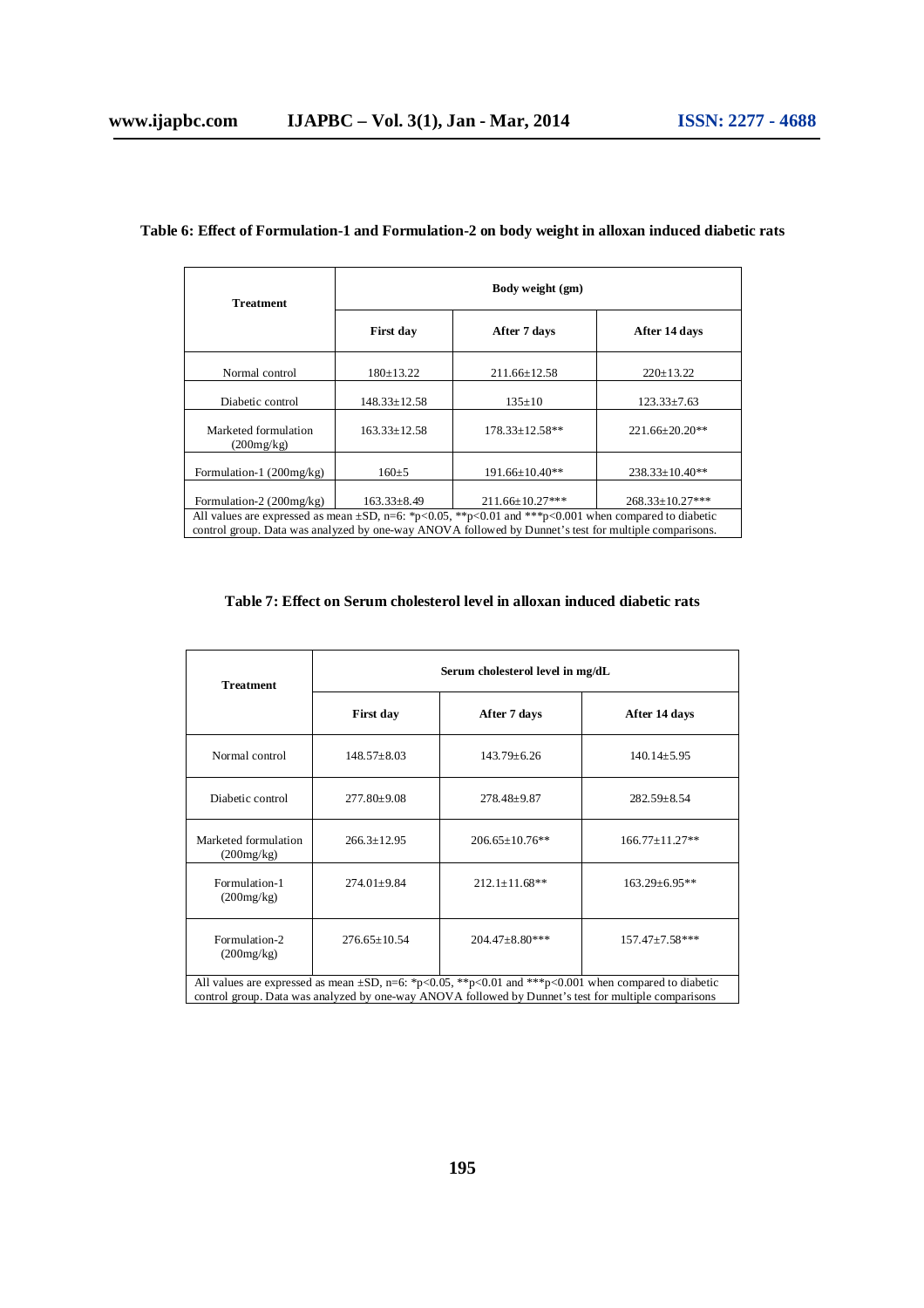| <b>Treatment</b>                                                                                                                                                                                                    | Serum Triglycerides level in mg/dL |                      |                      |  |
|---------------------------------------------------------------------------------------------------------------------------------------------------------------------------------------------------------------------|------------------------------------|----------------------|----------------------|--|
|                                                                                                                                                                                                                     | <b>First day</b><br>After 7 days   |                      | After 14 days        |  |
| Normal control                                                                                                                                                                                                      | $82.40 \pm 6.16$                   | $85.14 \pm 5.73$     | $81.07 \pm 7.16$     |  |
| Diabetic control                                                                                                                                                                                                    | $191.81 + 3.85$                    | $194.56 + 3.32$      | $186.06 + 6.81$      |  |
| Marketed<br>formulation<br>(200mg/kg)                                                                                                                                                                               | $185.95 + 5.72$                    | $127.95 \pm 6.53**$  | $114.77 \pm 5.93**$  |  |
| Formulation-1<br>(200mg/kg)                                                                                                                                                                                         | $188.62 \pm 8.78$                  | $116.44 \pm 8.61$ ** | $101.51 \pm 7.43**$  |  |
| Formulation-2<br>(200mg/kg)                                                                                                                                                                                         | $190.18 + 5.64$                    | $106.84 + 10.86**$   | $85.32 \pm 5.89$ *** |  |
| All values are expressed as mean $\pm SD$ , n=6: *p<0.05, **p<0.01 and ***p<0.001 when compared to diabetic<br>control group. Data was analyzed by one-way ANOVA followed by Dunnet's test for multiple comparisons |                                    |                      |                      |  |

## **Table 8: Effect of Formulation-1 and Formulation-2 on serum triglycerides level in alloxan induced diabetic rats**

**Table 9: Effect of Formulation-1 and Formulation-2 on serum HDL-cholesterol level in alloxan induced diabetic rats**

| <b>Treatment</b>                                                                                                                                                                                                    | Serum HDL level in mg/dL  |                   |                     |  |
|---------------------------------------------------------------------------------------------------------------------------------------------------------------------------------------------------------------------|---------------------------|-------------------|---------------------|--|
|                                                                                                                                                                                                                     | First day<br>After 7 days |                   | After 14 days       |  |
| Normal control                                                                                                                                                                                                      | $55.92 \pm 3.39$          | $57.40 \pm 7.15$  | $55.33 \pm 7.70$    |  |
| Diabetic control                                                                                                                                                                                                    | $30.33 \pm 1.79$          | $29.55 \pm 5.45$  | $30.41 \pm 5.79$    |  |
| Marketed formulation<br>(200mg/kg)                                                                                                                                                                                  | $32.36 \pm 2.34$          | $38.95 \pm 5.59$  | $47.21 \pm 3.77$ ** |  |
| Formulation-1<br>(200mg/kg)                                                                                                                                                                                         | $36.92 \pm 6.26$          | $42.29 \pm 5.22$  | $48.81 \pm 3.15**$  |  |
| Formulation-2<br>(200mg/kg)                                                                                                                                                                                         | $31.14 \pm 2.97$          | $47.32 \pm 7.75*$ | $66.51 \pm 5.37***$ |  |
| All values are expressed as mean $\pm SD$ , n=6: *p<0.05, **p<0.01 and ***p<0.001 when compared to diabetic<br>control group. Data was analyzed by one-way ANOVA followed by Dunnet's test for multiple comparisons |                           |                   |                     |  |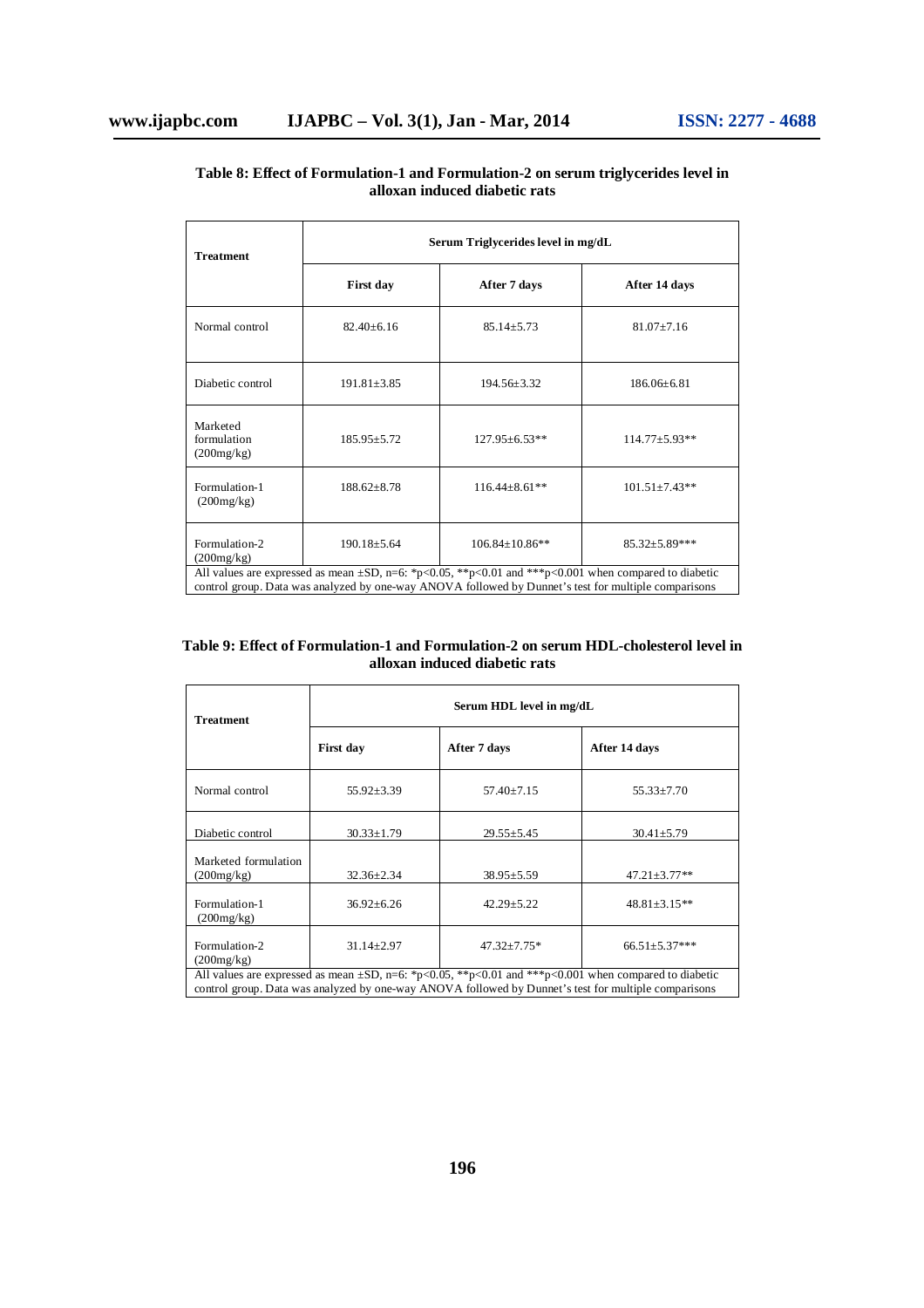| <b>Treatment</b>                | Serum LDL level in mg/dL |                      |                      |  |
|---------------------------------|--------------------------|----------------------|----------------------|--|
|                                 | <b>First day</b>         | After 7 days         | After 14 days        |  |
| Normal control                  | $76.17 \pm 8.53$         | $69.36 \pm 14.54$    | $68.42 \pm 15.01$    |  |
| Diabetic control                | $207.12 \pm 8.10$        | $210.02 \pm 4.16$    | $214.97 \pm 2.06$    |  |
| Marketed formulation (200mg/kg) | $196.75 \pm 10.95$       | $142.11 \pm 5.91$ ** | $96.60 \pm 15.45**$  |  |
| Formulation-1<br>(200mg/kg)     | $199.36 + 3.61$          | $146.52 \pm 13.54**$ | $93.27 \pm 9.51**$   |  |
| Formulation-2 (200mg/kg)        | $207.47 \pm 9.46$        | 135.78±9.10***       | $73.90 \pm 1.80$ *** |  |

## **Table 10: Effect of Formulation-1 and Formulation-2 on serum LDL-cholesterol level in alloxan induced diabetic rats**

## **Table 11: Effect of Formulation-1 and Formulation-2 on serum VLDL-cholesterol level in alloxan induced diabetic rats**

| <b>Treatment</b>                | Serum VLDL level in mg/dL |                     |                     |
|---------------------------------|---------------------------|---------------------|---------------------|
|                                 | First day                 | After 7 days        | After 14 days       |
| Normal control                  | $16.47 + 1.23$            | $17.02 \pm 1.14$    | $16.38 + 1.44$      |
| Diabetic control                | $38.35 \pm 0.76$          | $38.90 \pm 0.66$    | $37.20 \pm 1.36$    |
| Marketed formulation (200mg/kg) | $37.18 + 1.14$            | $25.58 \pm 1.30**$  | 22.95±1.19**        |
| Formulation-1<br>(200mg/kg)     | $37.72 + 1.75$            | $23.28 \pm 1.72**$  | $20.3 \pm 1.48**$   |
| Formulation-2<br>(200mg/kg)     | $38.03 + 1.7$             | $21.36 \pm 2.17***$ | $17.06 \pm 1.17***$ |